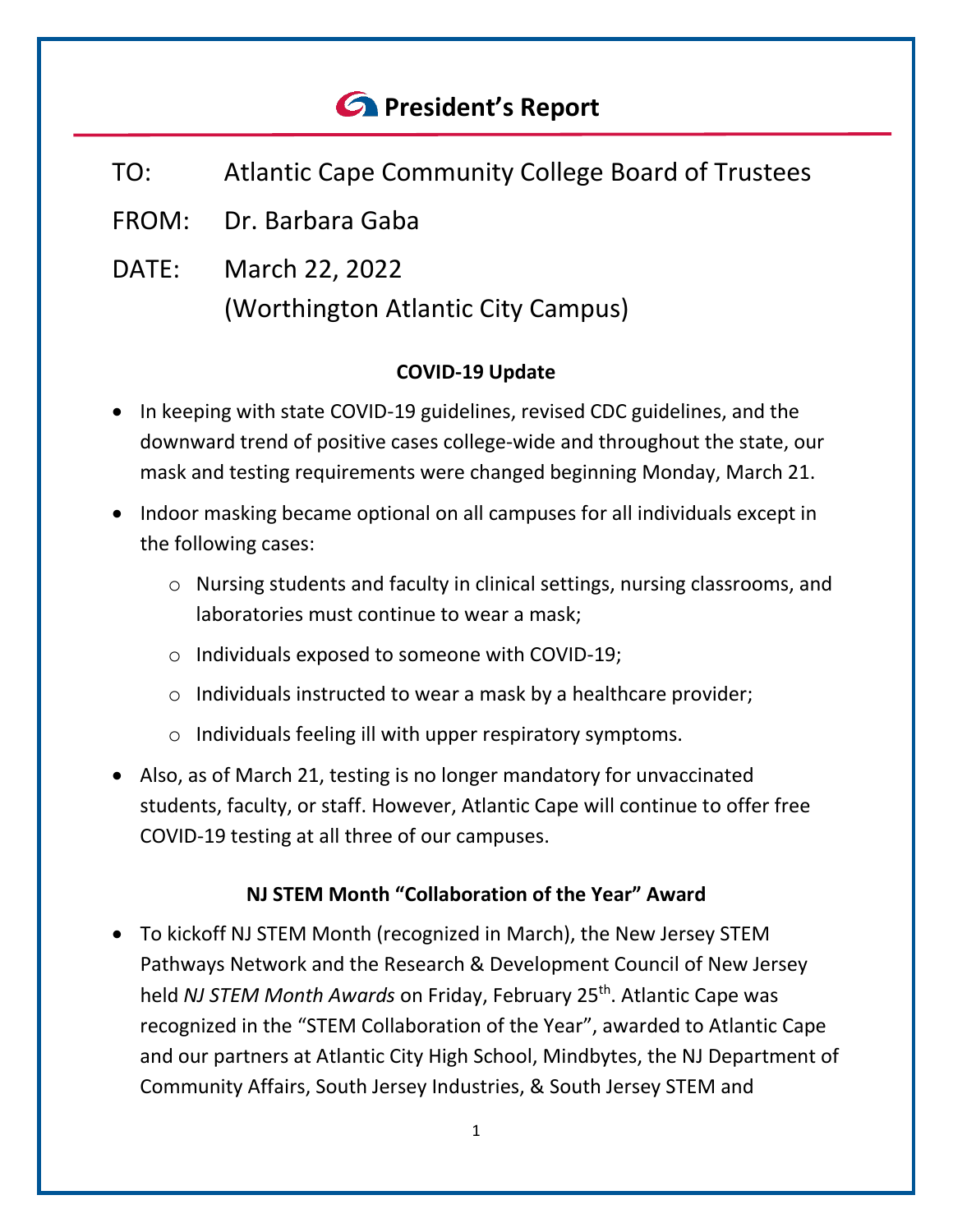Innovation Partnership (SJSIP) won the award for creating an apprenticeship pathway in Cybersecurity.

# **Senate Appropriations Funding**

- In May 2021, the college applied for FY2022 Senate Appropriations funding through Senator Booker and Senator Menendez's offices. Atlantic Cape was awarded \$211,000 for the Cape May County BizHub. The award will fund a fulltime director to oversee operations and build capacity, as well as other personnel, supplies, and capacity-building activities for the Cape May County BizHub.
- The purpose of the BizHub is to create jobs by supporting entrepreneurs in starting and sustaining their own businesses, and the director will meet the business development and resource needs of Cape May County's entrepreneurial community. The BizHub has been in development for over two years, and, after extensive feasibility research and needs assessments, is ready to scale up to full service operation.
- Atlantic Cape was one of only three community colleges that were awarded funding through this appropriation.
- Additionally, the PELL maximum has increased by \$400 to \$6,895, the largest Pell increase in a decade; and funding for Hispanic Serving Institutions (HSIs) increased by \$34 million to \$183 million.

# **Government Relations**

• Dr. Gaba attended the press conference of Assembly Speaker Craig Coughlin highlighting the *NJ College Affordability Act (NJCAA)* tax savings programs. Part of a larger public awareness campaign, the programs are significant for affordable access to college and provide meaningful incentives to encourage New Jersey students to stay in the state. Speaker Coughlin was joined by Mila Jasey, Assembly Higher Education Committee Chair, co- sponsor of the bill; and David Socolow, HESAA Executive Director. The event was hosted by Dr. Kathryn Foster, President of The College of New Jersey (TCNJ).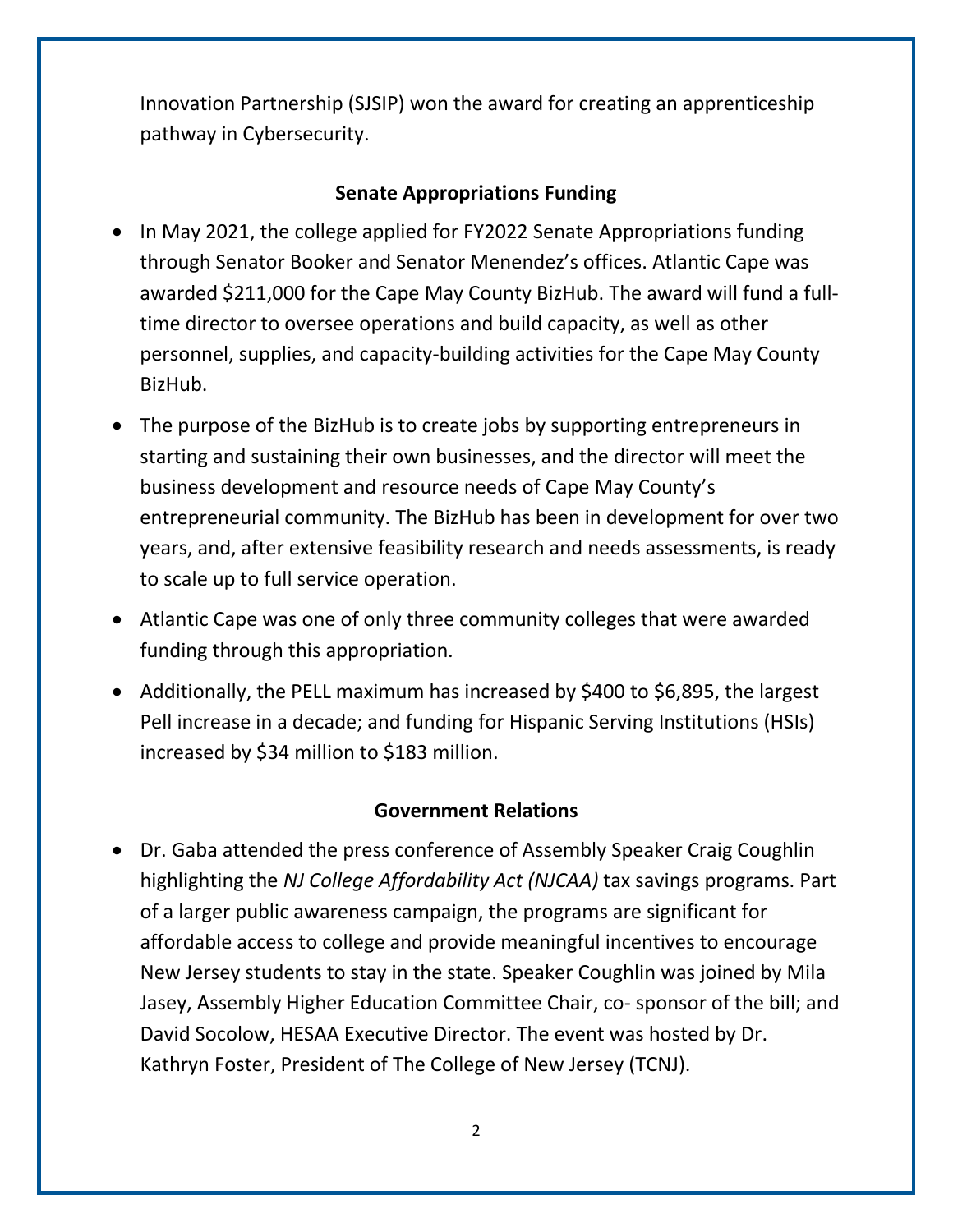#### **New Jersey Pathways to Career Opportunities Initiative**

- Atlantic Cape has been awarded \$19,048 from the New Jersey Community College Consortium for Workforce and Economic Development for the college's participation in the planning phase of the *New Jersey Pathways to Career Opportunities* initiative. Atlantic Cape will participate in the Centers of Workforce Innovation focusing on Patient Care and Renewable Energy.
- The *NJ Pathways to Career Opportunities* initiative is an education and training pathways initiative that will innovate the state's workforce for residents, businesses, and the state economy for years to come. The ten Centers of Workforce Innovation of this initiative will develop new curriculum and strengthen existing education and workforce training pathways aligned with the needs of employers to build an innovative workforce.
- Partnering with the NJ Business and Industry Association (NJBIA), they will coordinate the participation of employers, industry associations, labor unions, education institutions, and workforce partners to provide students and workers the career pathways they need to find new career opportunities, while also ensuring that employers have access to a highly skilled workforce to meet critical labor market needs.

# **Wind Training Center**

• Construction to the Wind Training Center on the Worthington Atlantic City Campus began on March  $1<sup>st</sup>$  with completion scheduled for August. The asphalt has been removed from the parking lot, the footings are complete, and the foundation walls are being formed for concrete to be poured.

#### **Community Relations**

• Atlantic Cape again hosted the Mexican Consulate of Philadelphia at the Worthington Atlantic City Campus on February 26-27. More than 300 local residents from Atlantic and Cape May County were able to obtain consular identifications, passports, as well as birth certificates. This is the second year that Atlantic Cape has hosted this event in partnership with the Mexican government as a service to our community. A college information table was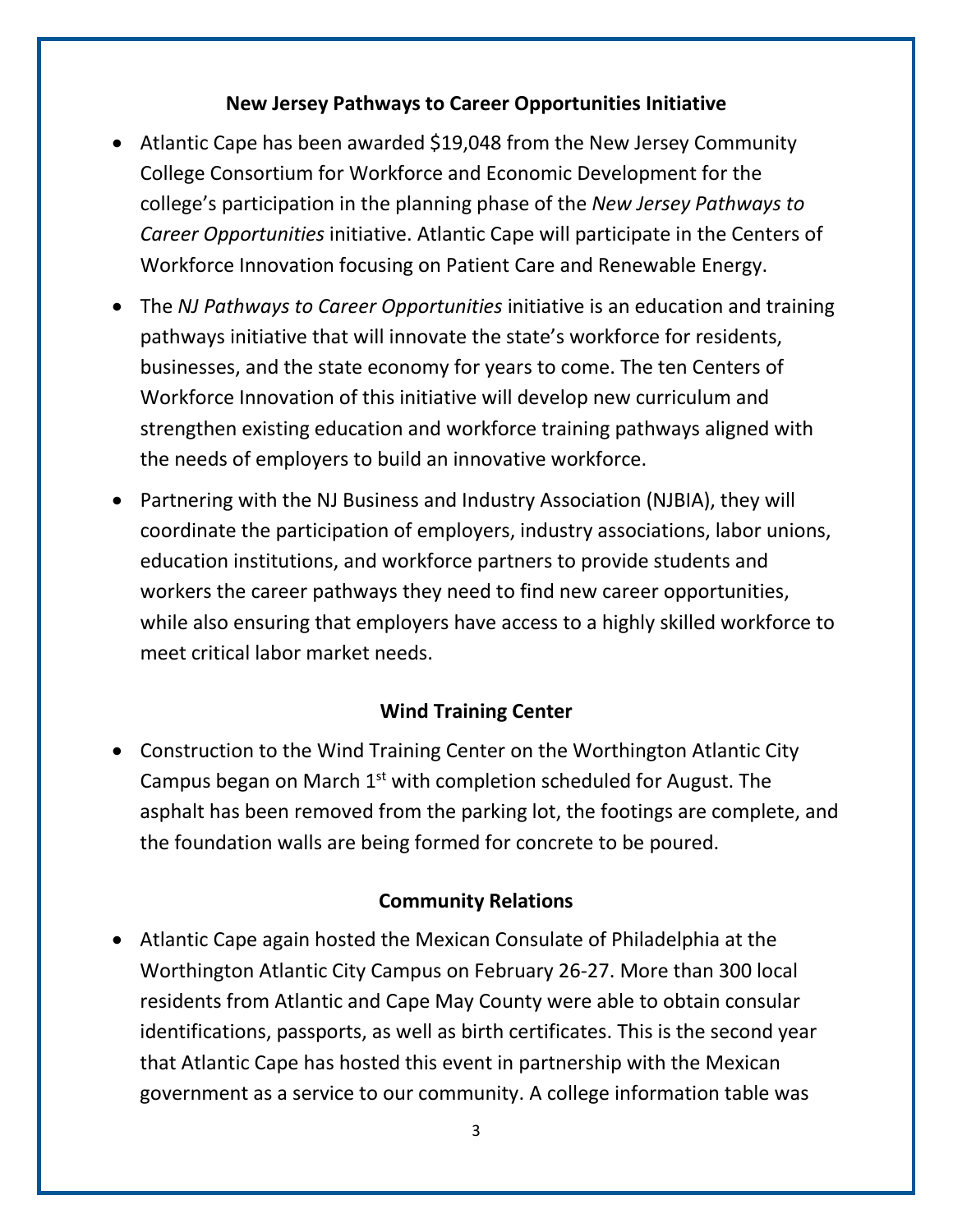available, and information regarding free training opportunities available through the Atlantic City Works Training Program, ESL, and CCOG was shared.

• Victor Moreno, Senior Manager of Campus Operations and Community Outreach, has been invited to join the Jewish Family Services (JFS) Community Advisory Board. Moreno will represent Atlantic Cape and will join other Community Advisory members including the Police Chief of Atlantic City and Pleasantville, Alex Marino from Stockton University, and Samantha Kiley from AtlantiCare. The goal of the committee is to make recommendations to the Board of Directors, the Governance Committee, and Chief Executive Officer; as such, the committee will help the agency be more responsive to the needs of the surrounding community. This is also a continuation of the existing partnership between Atlantic Cape and Jewish Family Services (JFS).

#### **Cape May County Campus**

- Cape May County Clerk Rita Rothberg gave a presentation, *"The Vote Is Our Voice: Cape May County and Suffrage"*, at the Cape May County Campus on International Women's Day (March 8). Mrs. Rothberg, an alumna of Atlantic Cape, was elected County Clerk in 2005.
- Mrs. Rothberg's presentation focused on the suffrage movement in Cape May County. She also summarized new changes for voters in the 2022 election cycle.
- Mrs. Rothberg's presentation was one of many events celebrating Women's History Month, and the event served as the kick-off event for the Smithsonian Institute's *Voices and Votes* lectures and exhibit.
- Atlantic Cape received a grant of \$4,000 from the New Jersey Council of the Humanities as part of the *Conversations in Democracy Project*. The Mays Landing Campus will be the site of an exhibit from the Smithsonian Institute about the history of voting in the US. The exhibit will be installed in July 2022.

#### **Achieving the Dream (ATD)**

• Dr. Jean Hernandez, the college's ATD Coach, visited the college on March 10- 11 and provided professional development for the Student Success Committee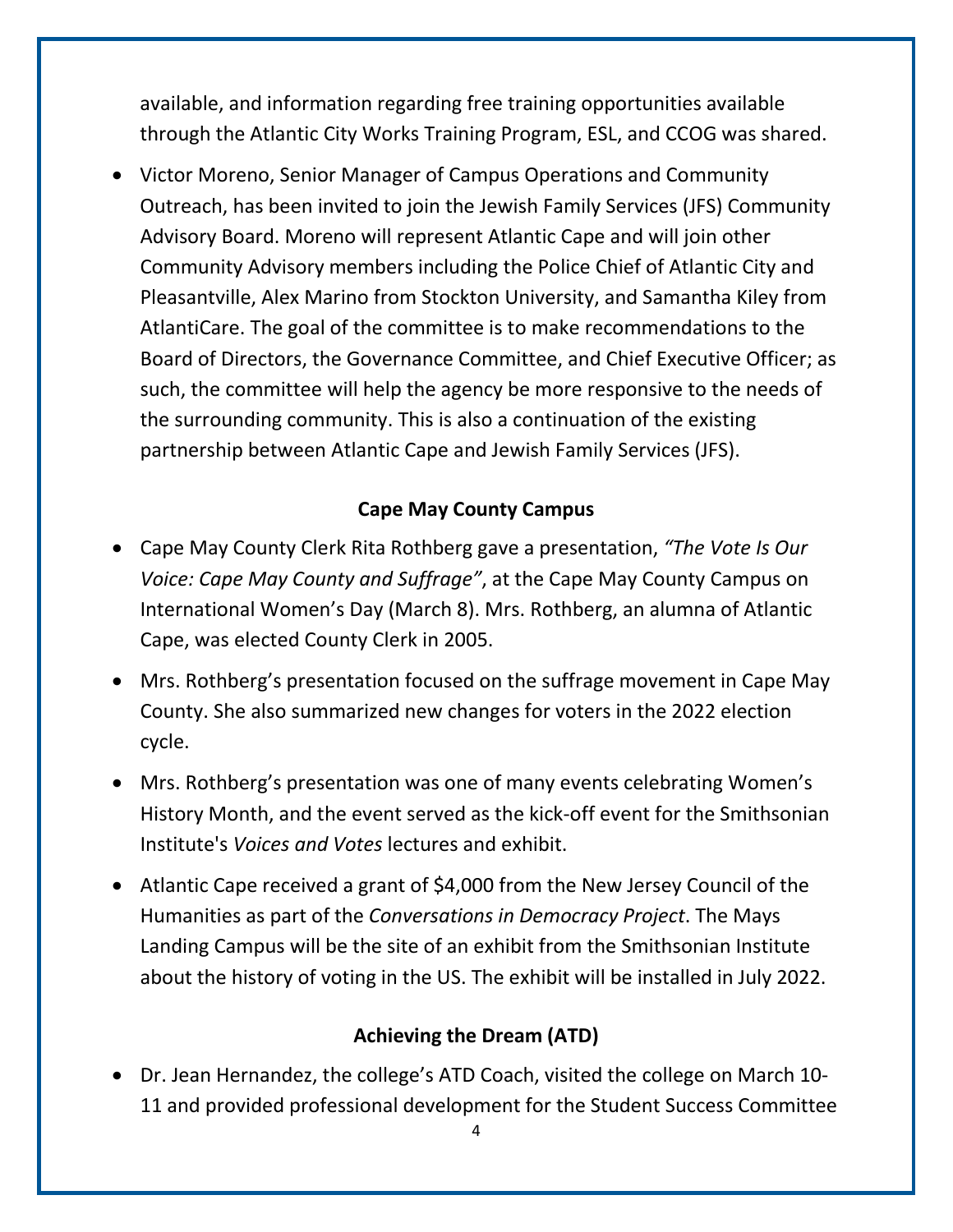and the Student Services staff, highlighting guided pathways best practices and providing a framework for a student success plan. This professional development opportunity was funded through the Opportunity Meets Innovation Challenge (OMIC) Grant.

- Twelve faculty and staff attended the annual ATD DREAM conference. Dr. Josette Katz and Dr. O'Brien-McMasters presented a pre-conference workshop, "*Reimagining Access Strategies that Stabilize Enrollment and Provide a Pathway through Higher Education for Minoritized and Underserved Populations*".
- Also, as reported last month, the college has been recertified by ATD as a *Leader College* for a three-year term.

# **Phi Theta Kappa (PTK) REACH Awards**

• Atlantic Cape has achieved a REACH award for the second year in a row from Phi Theta Kappa (PTK), the official and only honor society for two-year colleges. The REACH Rewards Program celebrates PTK chapters excelling in membership development, achieving or exceeding 15 percent for their membership acceptance rate. Thank you to Professor Stephanie Natale-Boianelli, the faculty advisor for this student organization.

# **Student Accomplishments**

# *Jack Kent Cooke Undergraduate Transfer Scholarship Semifinalist*

• PTK president and honors program student Madelyn Sacco was announced as a semifinalist for the highly competitive *Jack Kent Cooke Undergraduate Transfer Scholarship*. This year's 440 semifinalists were chosen from a pool of more than 1,200 applicants attending 180 community colleges in 35 states. The Undergraduate Transfer Scholarship recipients will be announced by early May.

# *Men's Basketball Team*

• Basketball players David Coit and Richard Jones made the 2021-2022 Region 19 All-Region Basketball *First Team*, the top honor of the region awarded to